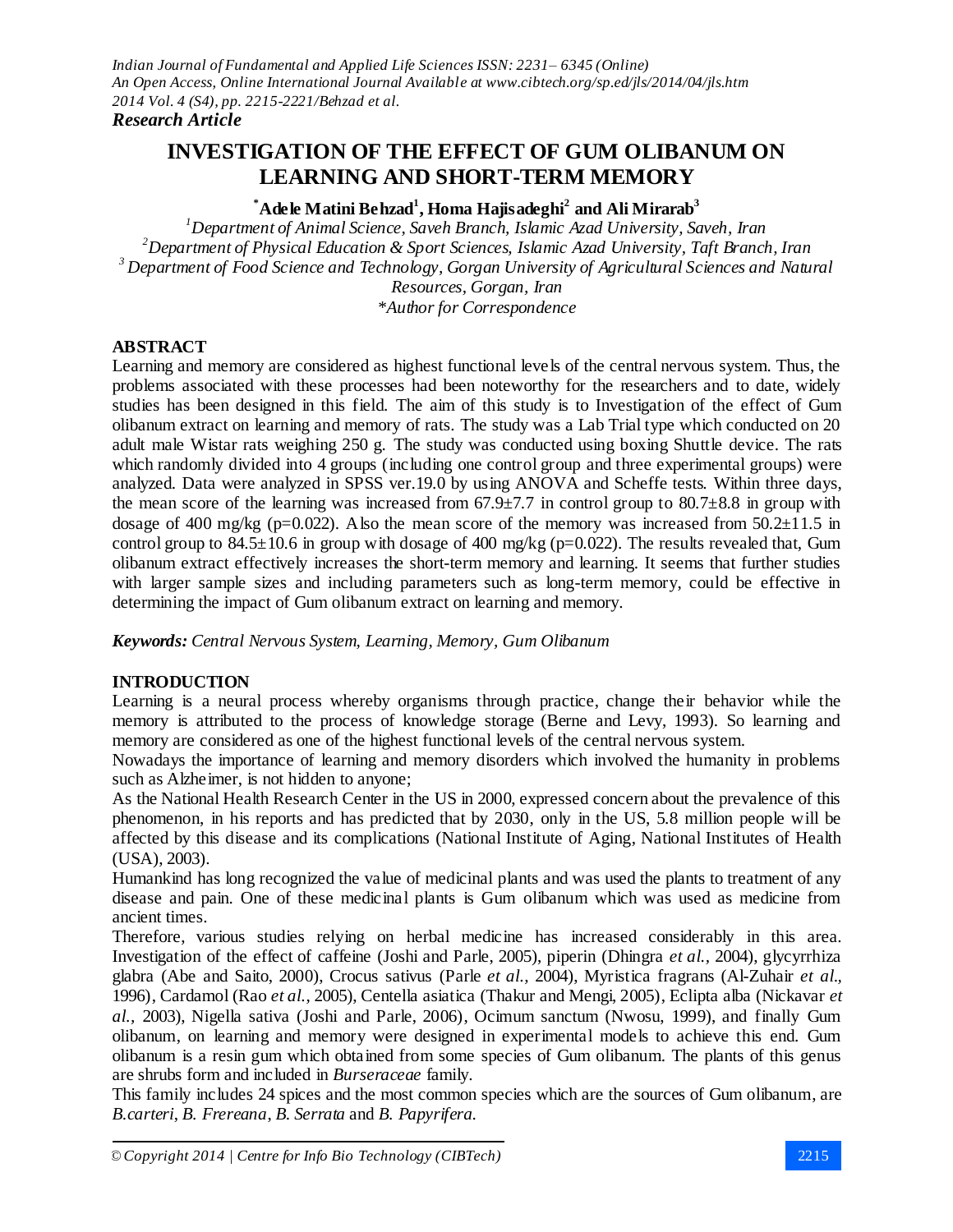# *Research Article*

Gum olibanum in the Iranian market, is obtained from two spices; the first one is *B. carteri* that is native of the Red Sea beaches especially in the northeast of Africa, and Somalia and Ethiopia are the main producers of that. The second one is *B. Serrata* which grows in various parts of India. Humankinds have been recognized this resin from ancient times and used that as incense. It has been used in ancient Iran for incense and disinfection. Also in Avesta (Mahajan *et al.,* 1995), it is mentioned as an effective drug for the treatment of various diseases including cancer, nausea, diarrhea and memory enhancing drug. Studies on the Gum olibanum represents significant pharmacological effects of this resin on a wide range of diseases associated with brain disorders such as amnesia, insomnia, insanity and rheumatic fever (Duke, 2001).

Chemical compounds and elements of the Gum olibanum are included, insoluble in alcohol Sorin and Arabin (Alaei *et al.,* 1999) and free Olibaneurzon and α and β essence of penin, Hudolin, Borneol, cariophilen, simen and karon (Nwosu, 1999).

Researches has been done in the way of learning by conditioned stimuli, revealed that; Gum olibanum extracts enhances learning speed and memory in rats and also its use in pregnancy and lactation period, enhances learning and memory in the next generation rats (Krohn *et al.,* 2001). It seems that this process is because of increasing the number of dendritic spines, synaptic branches and neuronal synapses (Shailesh *et al.,* 2007).

# **MATERIALS AND METHODS**

Current study is a Lab Trial type research which conducted on 20 adult male wistar rats with 250 g weight were divided into four groups and each group consisted of 5 rats. 15 min before experiment, the control group has been injected by distilled water and solvent and three other groups has been injected intra peritoneal by doses of 100, 200, 300, and 400 mg of Gum olibanum extracts per kg of body weight. The experiments were conducted on four groups of animals in order to assessing the short-term memory and learning.

#### *Extraction*

For preparing aqueous-alcoholic extract, 100g of Gum olibanum has been exposed to 330 ml of ethanol (300 ml, 70% ethanol and 30 ml, 80% ethanol). Then, after two days, the solution was passed through a filter paper and the filtrate evaporated at 27 °C and purified extract of Gum olibanum was obtained. To preparing different doses of this dried extract, we need to solvent; because the dried powder (which obtained from extract), is not soluble in the water. For this purpose, the organic solvent DMSO (dimethyl sulfoxide) was choice as a solvent with least side effects on dried extracts of Gum olibanum.

Animals kept at room temperature of about  $21 \pm 1^\circ$  C and humidity of 55 $\pm$ 10 % and also the rats placed in the same conditions of light and food and exposed to the period of 12 hour light (07:00 to 19:00 o'clock). For all experimental groups 15 minutes before the start of the experiment, the solution was injected intraperitoneally. A day before the exam, in the stage called primary education, the animals become familiar with the methods and tools and is without injection and grouping. The main experiment is consisted of short-term memory and learning process. The shuttle box is used to understanding and evaluating learning and memory in animals such as mice or rats. In which light is used as a conditioning stimulus. Also electrical stimulation plays the role of unconditioned stimulus in this box. In current study, the rats were totally relaxed and quietly entered the shuttle box. Then the rats were given 15 minutes to reach full compliance with conditions and away from the stress have been readied to start the experiment. Then the animal was placed in the light chamber of the shuttle box and after closing the entrance door of the shuttle box, the light was turned on by switch. The guillotine door in the wall went up and after turning on the light, the animals were allowed to leave the light chamber in 10 minutes and went to the dark compartment. After 10 seconds, if the animal did not do it, electric shock (unconditional stimulus) was performed and the animal was forced to leave the light chamber. The duration of electrical shock was 1500 microseconds and intensity of the 200-volt. Upon entrance to the dark compartment guillotine door was closed and the resting phase between 5 and 40 seconds was started. Animals were driven back to light chamber and the process was repeated again. Conditioned response was defined as avoidance of the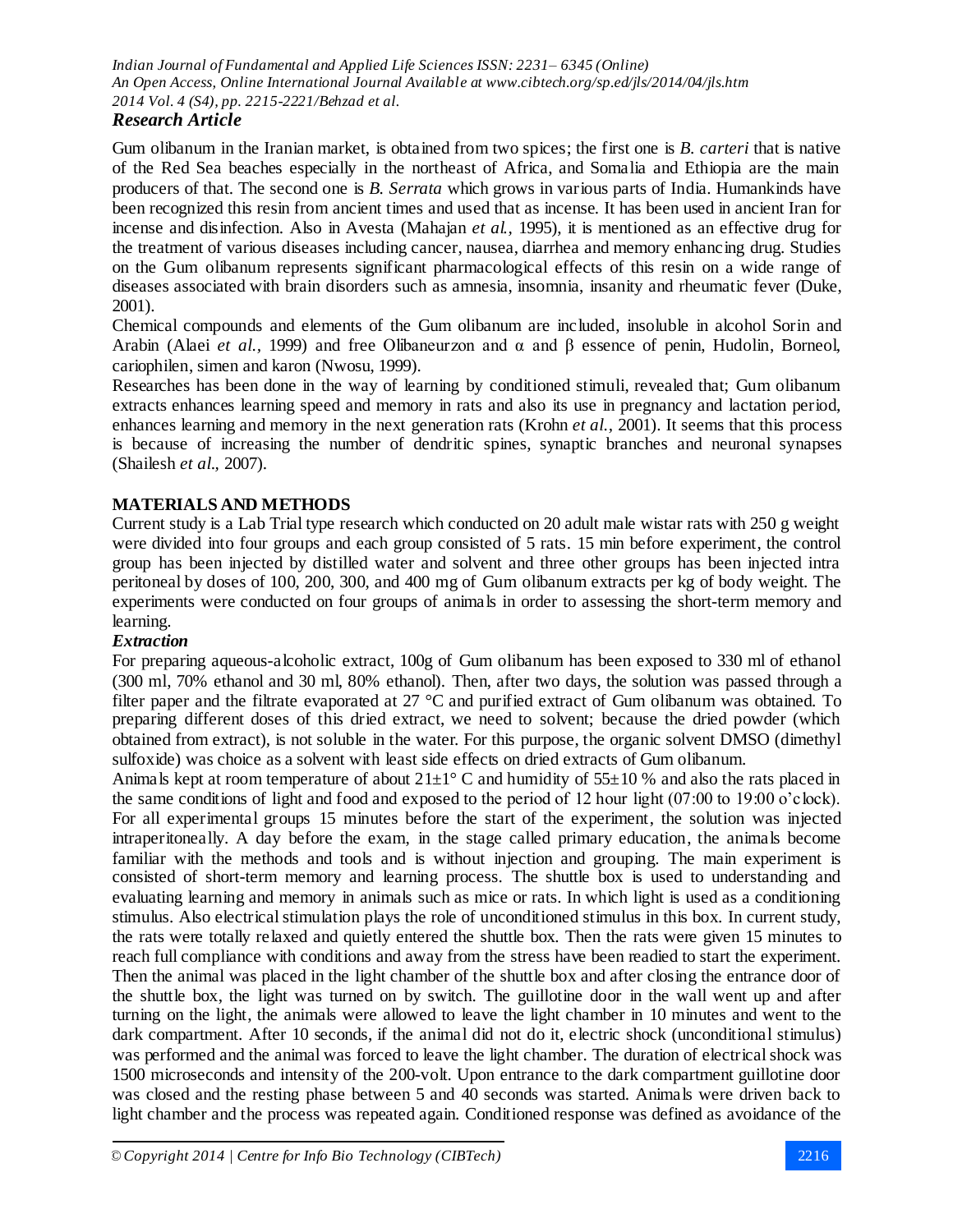# *Research Article*

shock for 10 seconds in the presence of light (conditioned stimulus). Response time was considered since the beginning of the conditioned stimulus (light) to escape the animal toward the dark chamber. If the response time is less than 10 seconds, it was considered as Conditioned response and this meant that the animals are responded to conditioned stimulus (light). If the response time is much than 10 seconds, it's considered as unconditioned response and this meant that the animals is not responded to conditioned stimulus (light) and only applying an unconditioned stimulus (electric shock) forced it to responded. Finally, after completion of the test, rats were monitored for a week to observation any possible patience behavior. Data were analyzed in SPSS (19 ver.) by using ANOVA and Scheffe tests.

# **RESULTS AND DISCUSSION**

## *Results*

The least score of learning in control group was 54.8 and maximum of it was 70.2 and mean score of control group was 67.9±7.7.

- In the first experimental group (dose of 100 mg/kg), the maximum score of learning was 76.6 and the minimum of it was  $65.5$  and the mean score of this group was  $73\pm12.4$ .

- In the second experimental group (dose of 200 mg/kg), the maximum score of learning was 82.8 and the minimum of it was 70.4 and the mean score of this group was  $76.1 \pm 15.6$ .

- In the third experimental group (dose of 400 mg/kg), the maximum score of learning was 87.2 and the minimum of it was 73.1 and the mean score of this group was  $80.7\pm8.8$  (table 1).

Scheffe method was used to binary comparison and it was observed that there's a significant difference between groups receiving different doses of Gum olibanum compared to the control group (p>0.05).

| Table 1. Average score of Ecarn (0-100 points) within three days |                   |         |         |                 |  |  |
|------------------------------------------------------------------|-------------------|---------|---------|-----------------|--|--|
| Group                                                            | Number of samples | maximum | minimum | $mean \pm SD$   |  |  |
| Control                                                          |                   | 70.2    | 54.8    | $67.9 \pm 7.7$  |  |  |
| Dose $(100 \text{ mg/kg})$                                       |                   | 76.6    | 65.5    | $73 \pm 12.4$   |  |  |
| Dose $(200 \text{ mg/kg})$                                       |                   | 82.8    | 70.4    | $76.1 \pm 15.6$ |  |  |
| Dose $(400 \text{ mg/kg})$                                       |                   | 87.2    | 73.1    | $80.7 \pm 8.8$  |  |  |
| total                                                            | 20                | 86.6    | 34.4    | $80.7 \pm 8.8$  |  |  |

**Table 1: Average score of Learn (0-100 points) within three days**

 $\mathcal{B}p = 0.022$ 



**Figure 1: Comparison of different dosages of Gum olibanum on learning**

The results test showed that level of learning had a significant increase in rats that received Gum olibanum rather than the control group and also it has been increased by dose increment.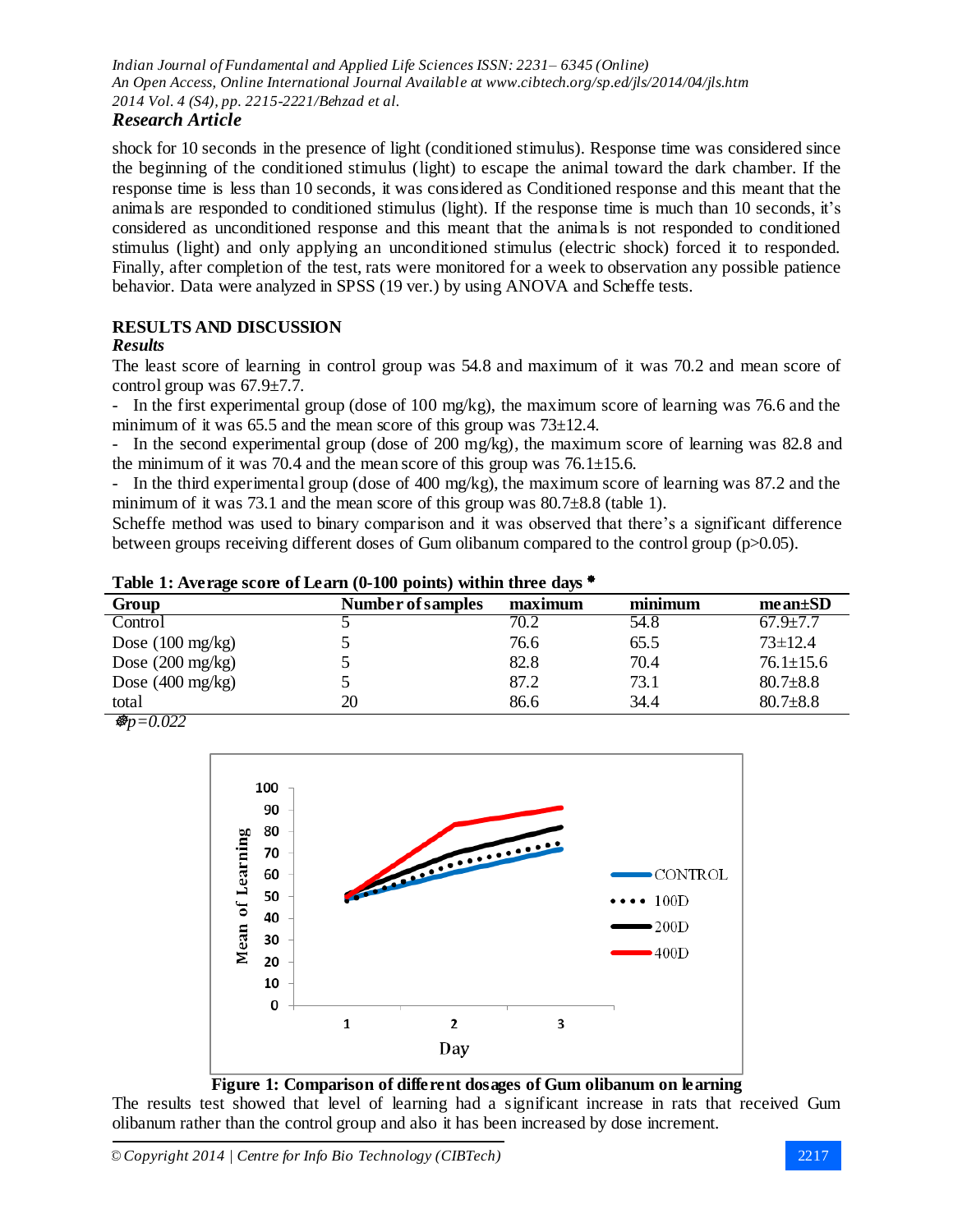# *Research Article*

Furthermore, the findings were also observed for short-term memory, revealed that: The least score of short-term memory in control group was 26.6 and maximum of it was 73.2 and mean score of control group was  $50.2 \pm 11.5$ .

- In the first experimental group (dose of 100 mg/kg), the maximum score of short-term memory was 86.5 and the minimum of it was  $43.2$  and the mean score of this group was  $67.2 \pm 15.8$ .

- In the second experimental group (dose of 200 mg/kg), the maximum score of short-term memory was 90.5 and the minimum of it was 49.9 and the mean score of this group was  $72.5\pm14.7$ .

- In the third experimental group (dose of 400 mg/kg), the maximum score of short-term memory was 99.9 and the minimum of it was 73.2 and the mean score of this group was 84.5±10.6 (table 2).

These differences were analyzed by analysis of variance (ANOVA) and significant differences were observed (p=0.002). It means that the different doses of Gum olibanum have different effects on shortterm memory of rats. Scheffe method was used to binary comparison and it was observed that there's a significant difference between groups receiving different doses of Gum olibanum compared to the control group  $(p>0.05)$ .

The results revealed that Gum olibanum caused an increase in short-term memory and also increasing concentrations of Gum olibanum, leads to increment of short-term memory function.

#### **Table 2: Average score of short-term memory (0-100 points) within three days**

| Group                      | <b>Number</b><br>of | maximum | minimum | $mean \pm SD$   |
|----------------------------|---------------------|---------|---------|-----------------|
| Control                    | samples             | 73.2    | 26.6    | $50.2 \pm 11.5$ |
|                            |                     |         | 43.2    | $67.2 \pm 15.8$ |
| Dose $(100 \text{ mg/kg})$ |                     | 86.5    |         |                 |
| Dose $(200 \text{ mg/kg})$ |                     | 90.5    | 49.9    | $72.5 \pm 14.7$ |
| Dose $(400 \text{ mg/kg})$ |                     | 99.9    | 73.2    | $84.5 \pm 10.6$ |
| Total                      | 20                  | 99.9    | 26.6    | $68.4 \pm 19.7$ |

*P-Value =0/024*



**Figure 2: Comparison of different dosages of Gum olibanum on memory**

#### *Discussion and Conclusion*

Gum olibanum have about 25% insoluble in alcohol gum, a resin, and a little essence (Poeckel and Werz, 2006). The insoluble in alcohol part is consist of arabin and bassorin and soluble in alcohol part is consist of a resin called Olibanoresene, a free acid called bosolic acid, bitter substance and essence (Safayhi *et al.,* 1992). In Gum olibanum essence, in addition of pinene, dipanthe, and Phellandrene, there's a type of alcohol called olibanol. Bosolic acid is 4 groups of penthacylic tritrepnoids and is the main constituent of Gum olibanum resin, which is free or combined with other materials (Vahidi and Dashti, 2002). Bosolic acid are the main effective materials of resin gum and also responsible for its therapeutic effects. Bosolic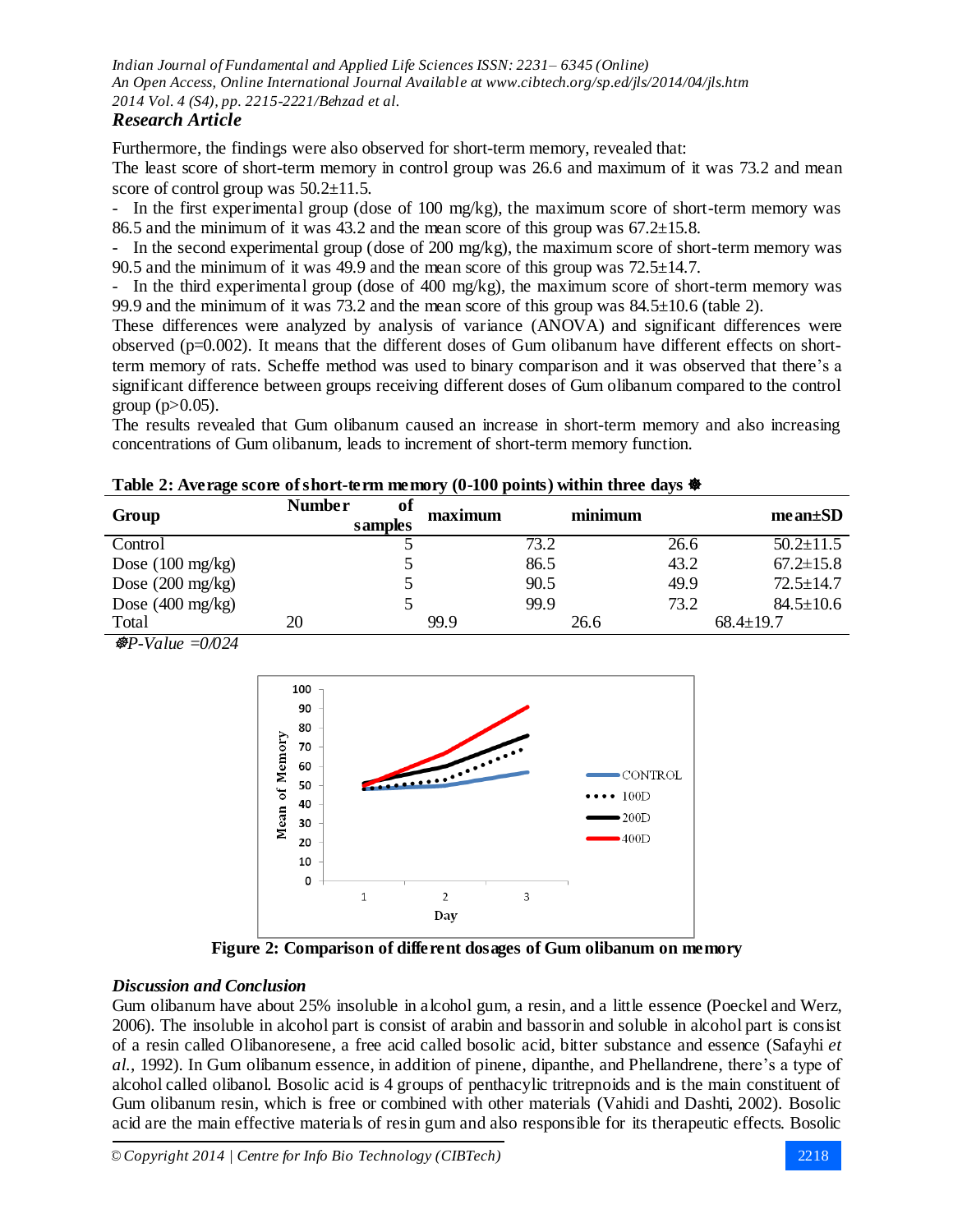## *Research Article*

acid are from specific and non-competitive inhibitor of 5-lipoxygenase enzyme which is key enzyme in biosynthesis of leukotrienes (Behnamrasuli *et al.,* 2001).

The current study, has been investigated the impact of Gum olibanum resin on learning and short-term memory by using an experimental assessing method. According to the results of current research, using Gum olibanum resin extract, leads to improvement of learning and memory function in adult male wistar rats. By increasing the Gum olibanum extract an ascending trend has been observed in the scores of learning and memory. totally, according to the findings, which is done with the animal model, it has been showed that, in terms of the mean scores of short-term memory, Gum olibanum has a significant effect in improving memory and learning, which is consistent with other studies. As short-term memory in rats, have been improved considerably, following the receipt of the plant species used to increase intelligence and memory. As an example; Vahidi *et al.,* (2002), have been reported the acceptable effects of Gum olibanum on short-term memory improvement (Vahidi and Dashti, 2002). Also Behnamrasooli (2001) has been showed that 500 mg/kg dose of Gum olibanum in critical periods of growth and development of nervous system of fetal and infant growth, leading to a significant increase in learning ability, especially to enhancement of the memory (Behnamrasuli *et al.,* 2001; Ugiura *et al.,* 1994; Sugiura *et al.,* 1995). Also studies of Sugiura during years of (1994-2000), has been showed beneficial effects of hydroalcholic extract of Saffron on short-term memory of rats (Duke, 2001). Studies have been shown that the cholinergic system, particularly acetylcholine plays an important role in learning and memory (Sugiura *et al.,* 2000). ɑ-pinen is a compound which is in Gum olibanum (Buccafusco and Terry, 2000), has an inhibitory effect on AchE (Savelev *et al.,* 2003) that reinforced the cholinergic system in the brain. Probably Gum olibanum through this mechanism can increase the power of learning and memory. The studies have been showed that bosolic acid and partly COX-I of the Gum olibanum is considered as inhibitor (Siemoneit *et al.,* 2008). Cyclophosphamide oxygenize involved in the pathology of Alzheimer's disease, but the effect of these inhibitors in the treatment of this disease has little or no effect. Another hypothesis about the ways which Gum olibanum improve memory and learning is its impact on hepatic gluconeogenesis and lipid peroxidation. Gum olibanum extract has been protected liver against injury and toxicity induced by carbon tetrachloride paracetamol and thioacetamide in laboratory animals. This protective effect is most likely due to the inhibition of the activity of 5-lipoxygenase enzyme. Clinical studies on Gum olibanum indicated that it's extract reduces cholesterol and increase HDL levels It seems that the reduction of cholesterol, leading to increased membrane fluidity of brain cells in the hippocampus area and thus lead to improved memory performance (Bourre *et al.,* 1997). In addition, the ant diabetic properties of Gum olibanum have been proven. This effect is due to the effect on hepatic gluconeogenesis (Al-Awadi *et al.,* 1991; Kavitha *et al.,* 2007; Sharma *et al.,* 2007). According to other studies it's believed that; Insulin receptors in the brain that play an important role in cognitive functions such as memory and teach (Ozkan *et al.,* 2005), are impacted on this way. Using the resin extract in current study, showed favorable effects on memory. But judging about the role of this plant in increasing the performance of learning and memory required performing additional studies to be more reviewed.

#### **ACKNOWLEDGMENT**

The work reported here is funded by Alvand Institute and the authors would like to thank Dr. Alireza Asgaripour the head of Alvand Institute and Dr. Hamed Matini Behzad for useful comments in data analyzing.

#### **REFERENCES**

**Abe K and Saito H (2000).** Effects of saffron and its constituent crocin on learning behaviour and longterm potentiation. *Phytotherapy Research* **14** 149-52.

**Alaei H, Moatar F, Toori L Alaei H, Moatar F and Toori L (1999).** Effects of the abstract of Oliban on learning and memory. *Journal of Qazvin University of Medical Sciences* **11** 21 – 28.

**Al-Awadi F, Fatania H and Shamte U (1991).** The effect of a plants mixture extract on liver gluconeogenesis in streptozocin induced diabetic rats **18** 163 - 8.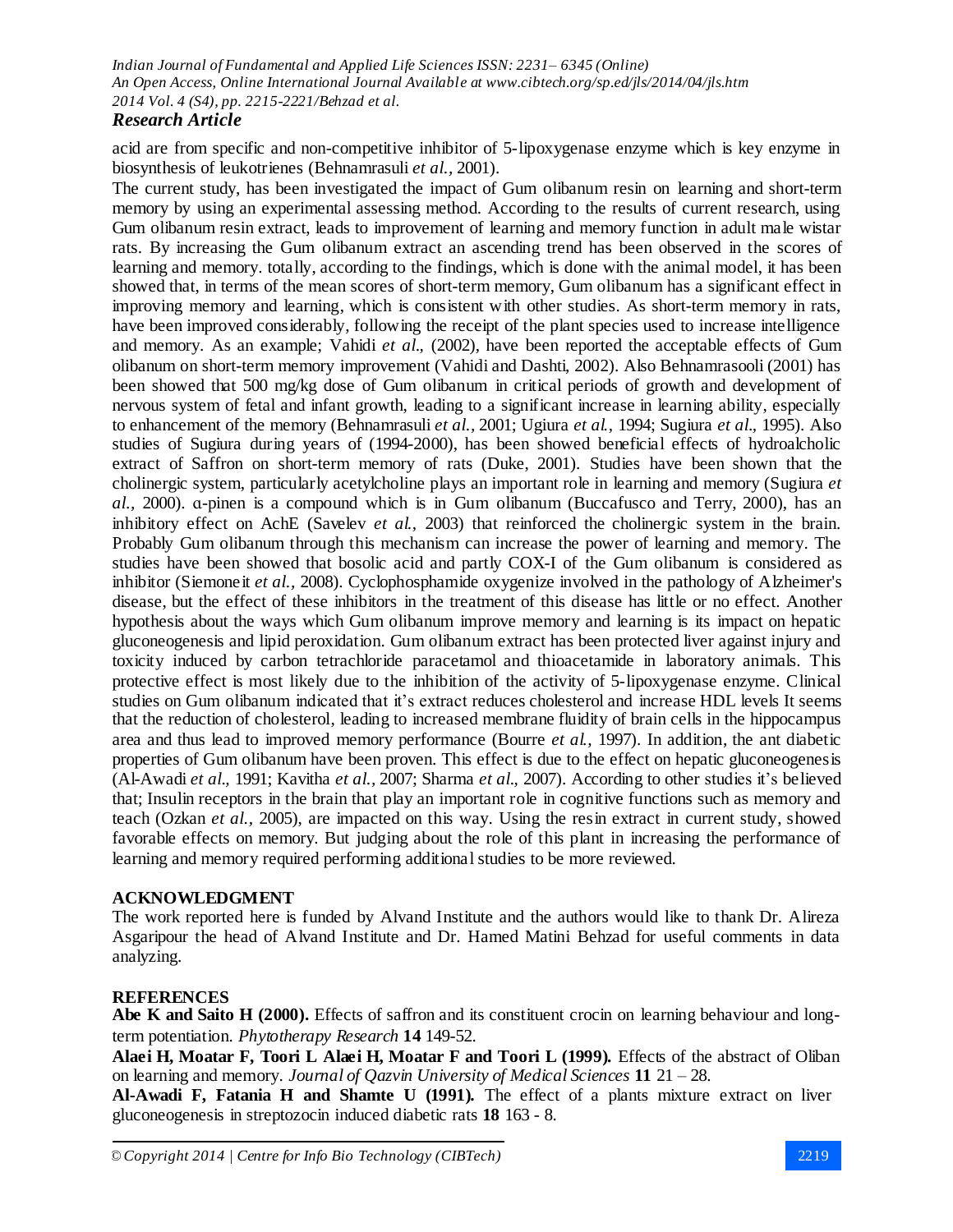**Al-Zuhair H, el-Sayeh B, Ameen HA and al-Shoora H (1996).** Pharmacological studies of cardamom oil in animals. *Pharmacological Research* **34** 79-82.

**Behnamrasuli M, Hoseinzadeh H and Ghafarimoghadam G (2001).** Empowering effect of Frankincense extract on memory. *Tarbiat Moalem University Journal of Science* 1 – 14.

**Berne RM and Levy MN (1993).** *Physiology,* 3rd edition (Mosby-Year Book) New York 260-78.

**Bourre JM, Dumont OL, Clement ME and Durand GA (1997).** Endogenous synthesis cannot compenstate for absence of dietary oleic acid hn rats. *Nutrition* 127488-493.

**Buccafusco JJ and Terry AV Jr (2000).** Multiple central nervous system targets for eliciting beneficial effects on memory and cognition. *Journal of Pharmacology and Experimental Therapeutics* **295** 438 - 46.

**Dhingra D, Parle M and Kulkarni SK (2004).** Memory enhancing activity of Glycyrrhiza glabra in mice. *Journal of Ethnopharmacology* **91** 361-65.

**Duke JA (2001).** *Handbook of Phytochemical Constituent of GRAS Herbs and other Economic Plants,* 1st edition (CRC Press) Washington 285 - 6.

**Joshi H and Parle M (2005).** Effect of pipeline on memory and behavior mediated via monoamine neurotransmitters. *Journal of Traditional and Complementary Medicine* **23** 39-43.

**Joshi H and Parle M (2006).** Evaluation of nootropic potential of Ocimum sanctum Linn, in mice. *Indian Journal of Experimental Biology* **44** 133-36.

**Kavitha JV, Rosario JF, Chandran J, Anbu P and Bakkiyanathan (2007).** Hypoglycemic and other related effects of Boswellia glabra in alloxaninduced diabetic rats. *Indian Journal of Physiology and Pharmacology* **51** 29 - 39.

**Krohn K, Rao MS, Raman NV and Khalilullah M (2001).** HPLC analysis of anti inflammatory triterpenoids from Boswellia serrata. *Phytochemical Analysis* **12** 374-6.

**Mahajan B, Taneja SC, Sethi VK and Dhar KL (1995).** Two triterpenoids from Boswellia serrata gum resin. *Journal of Phytochemistry* **39** 453 - 5.

**National Institute of Aging, National Institutes of Health (USA) (2003).** Progress report on Alzheimer's disease: taking the next steps. Washington, DC: National Institutes of Health 1154-56.

**Nickavar B, Faraz M, Javidnia K and Roodgar Amoli M (2003).** Chemical Composition of the Fixed and Volatile Oils of Nigella sativa L, from iran. *Zeitschrift für Naturforschung* **5**(8) 629-631.

**Nwosu MO (1999).** Herbs for mental disorders. *Fitoterapia* **70** 28 - 63.

**Ozkan Y, Yilmaz O and Oztuk AI (2005).** Effect of trioxidanT combinatian (Vitnami E,Vitamin C and alfa –lipoic acid )with isulin on lipid and cholstrol Level and fatty acid composition of brain tissue in experimental diabetic and non diabetic – rat. *Cell Biology International* **29** 754-60.

**Parle M, Dhingra D and Kulkarni SK (2004).** Improvement of mouse memory by Myristica fragrans seeds. *Journal of Medicinal Food* **7** 157-61.

**Poeckel D and Werz O (2006).** Boswellic acids: biological actions and molecular targets. *Current Medicinal Chemistry* **13** 3359-69.

**Rao SB, Chetana M and Uma Devi P (2005).** Centella asiatica treatment during postnatal period enhances learning andmemory in mice. *Physiology & Behavior* **86** 449-57.

**Safayhi H, Mack T, Sabieraj J, Anazodo M, Subramanian LR and Ammon HPT (1992).** Boswelli acids: novel, specific, nonredox inhibitors of 5- lipoxygenase. *Journal of Pharmacology and Experimental Therapeutics* **261** 1143-6.

**Savelev S, Okello E, Perry NS, Wilkins RM and Perry EK (2003).** Synergistic and antagonistic interactions of anticholinesterase terpenoids in Salvia lavandulaefolia essential oil. *Pharmacology Biochemistry and Behavior* **75** 661 - 8.

**Shailesh AS, Ishwarsinh SR, Bhanubhai NS, Dharmesh AP, Vijay KP and Bharat KS** *et al.,* **(2007).** Estimation of boswellic acids from market formulations of Boswellia serrata extract and 11-keto -